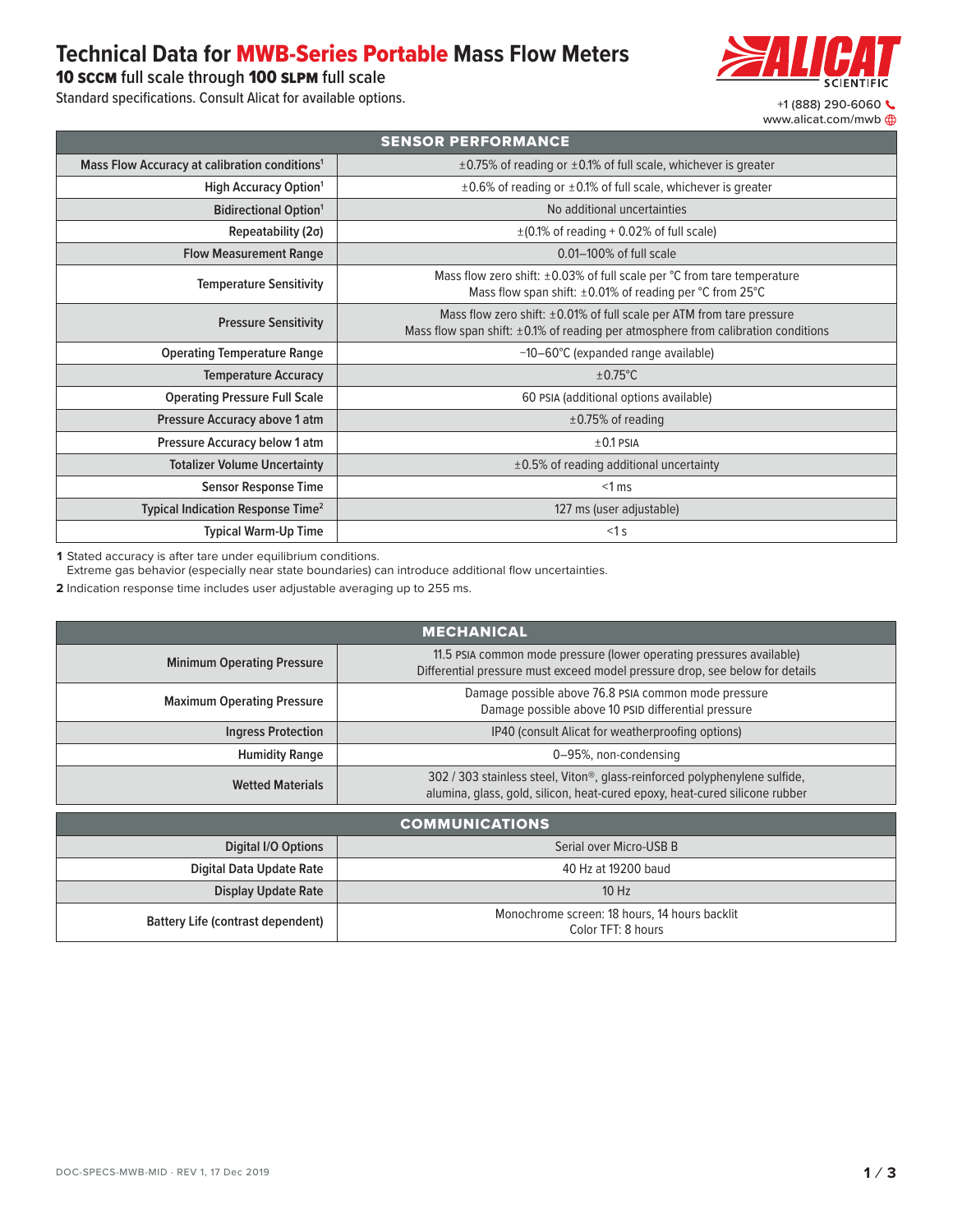## **Technical Data for** MWB-Series Portable **Mass Flow Meters**

10 sccm **full scale through** 100 slpm **full scale**

Standard specifications. Consult Alicat for available options. <br>
+1 (888) 290-6060



| <b>FEATURES</b>                                                        |                                                                                                                                                                                                   |  |  |  |
|------------------------------------------------------------------------|---------------------------------------------------------------------------------------------------------------------------------------------------------------------------------------------------|--|--|--|
| <b>STP Reference Conditions</b>                                        | 25°C and 1 atm (default), user configurable                                                                                                                                                       |  |  |  |
| <b>NTP Reference Conditions</b>                                        | 0°C and 1 atm (default), user configurable                                                                                                                                                        |  |  |  |
| <b>Monochrome LCD or Color TFT Display</b><br>with integrated touchpad | Simultaneously displays mass flow, volumetric flow, temperature, and pressure                                                                                                                     |  |  |  |
| Gas Select™                                                            | 98 user selectable gases stored internally. Each gas optimized to match NIST's REFPROP 10 gas<br>property calculations across the operating temperature and pressure ranges for highest accuracy. |  |  |  |
| COMPOSER™                                                              | Allows 20 user definable gas mixes. Up to 5 constituent gases per mix, down to percentages of 0.01%.                                                                                              |  |  |  |

## **EXAMPLE SPECIFIC SPECIFICATIONS**

| <b>Full scale flow</b> | Pressure drop at full scale<br>flow venting to atmosphere | Process connections <sup>3</sup>                 | <b>Mount tap size</b>          |  |  |
|------------------------|-----------------------------------------------------------|--------------------------------------------------|--------------------------------|--|--|
| 10 SCCM to 20 SCCM     | $0.07$ PSID                                               | M5 female thread (10-32 compatible) <sup>4</sup> | 2× 8-32 UNC 0.175 in [4.45 mm] |  |  |
| 50 SCCM to 5 SLPM      | $0.07$ PSID                                               | 1/8" NPT Female                                  | 2×8-32 UNC 0.350 in [8.89 mm]  |  |  |
| 10 SLPM                | $0.08$ PSID                                               | 1/4" NPT Female                                  | 2×8-32 UNC 0.350 in [8.89 mm]  |  |  |
| 20 SLPM                | $0.25$ PSID                                               | 1/4" NPT Female                                  | 2×8-32 UNC 0.375 in [9.53 mm]  |  |  |
| 40 SLPM                | $0.12$ PSID                                               | 1/ <sub>2</sub> " NPT Female                     | 4×8-32 UNC 0.375 in [9.53 mm]  |  |  |
| 50 SLPM                | $0.14$ PSID                                               | 3/4" NPT Female                                  | 4×8-32 UNC 0.375 in [9.53 mm]  |  |  |
| 100 SLPM               | $0.24$ PSID                                               | 3/4" NPT Female                                  | 4×8-32 UNC 0.330 in [8.38 mm]  |  |  |

**3** Consult Alicat for available process connection options, such as:

Compression, face seal, push-to-connect, BSPP, SAE, or Swagelok® (including tube, VCO, and VCR).

**4** Shipped with Buna-N O-Ring face seal to **1/8**" female NPT fittings.